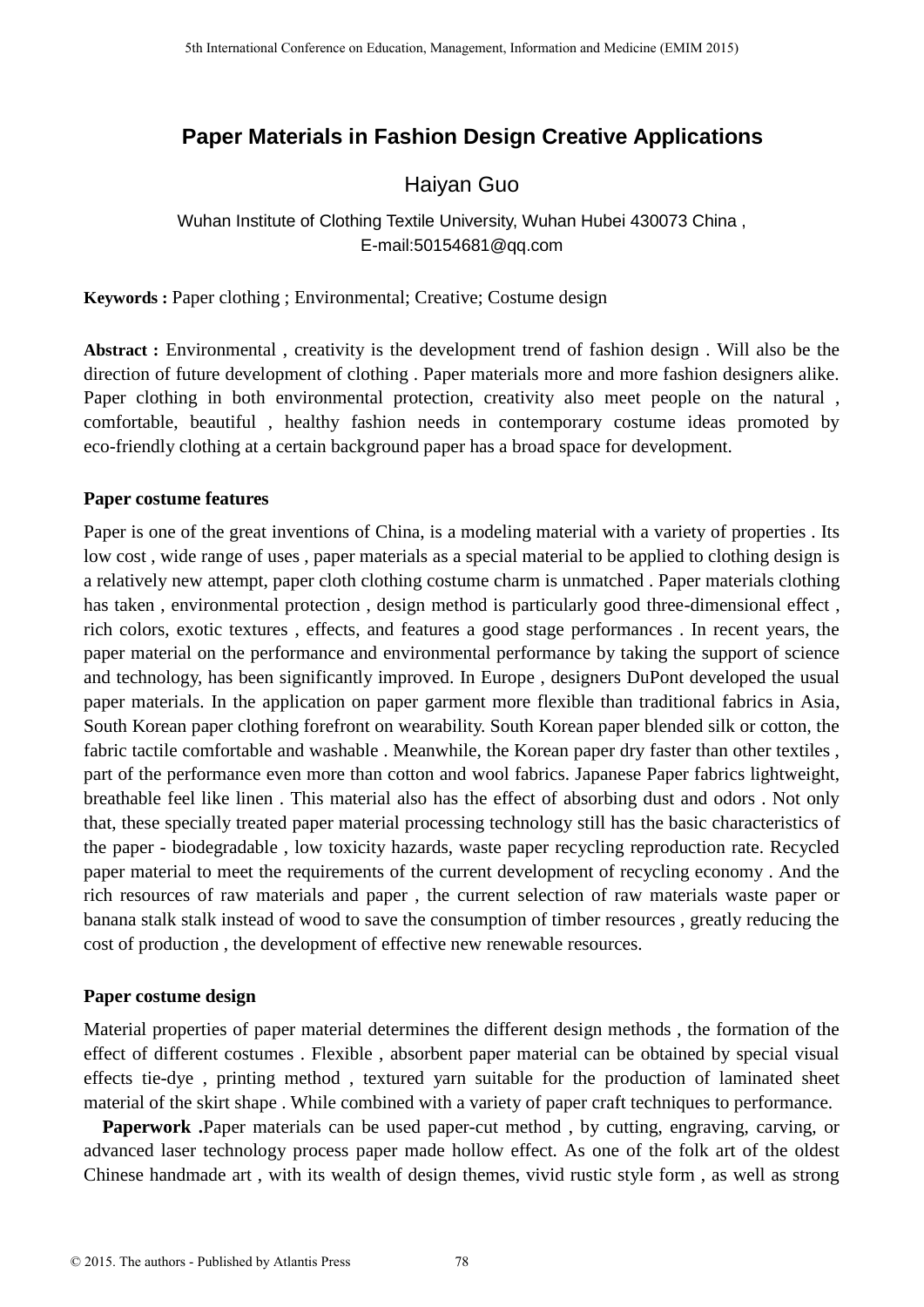and rich colors emotion and renowned Chinese and foreign , and was favored by many fashion designers , the paper-cut lines , patterns and other elements in a variety of forms of distortion, portfolio , etc., applied to clothing design , unique artistic charm. ( See Figure 1 )

**Origami.** After the paper folded paper plane formed bump ups and downs to make three-dimensional effect . Origami is an ancient art of folk crafts , with a strong sense of three-dimensional space and special texture effects . Origami style in modern fashion design on the main outline of the overall three-dimensional shape and two forms of local decoration , brings a new aesthetic taste of clothing , and through a modern interpretation of the traditional process to achieve the purpose of promoting the national culture . ( See Figure 2 )

**Fold .**Soft and easy to use wrinkled paper material characteristics , processing into surface is not smooth texture effects , through the paper making process to produce the artistic effect garment folds , increasing the sense of space and layering of clothing . The costumes and design, folds as an important means of decoration and formal language , implies the creation of a combination of practical and aesthetic with good practical functionality and visual aesthetic , and thus derived from a rich and profound culture and arts connotation , is a combination of three-dimensional plane of the point . ( See Figure 3 )

**Weaving.**Because the human body is convex , a large area of stiff paper is difficult because there is no elasticity and body docile. But after the paper cut paper , paper is not bound by the force of the other piece of paper , which has more flexibility, plasticity , can show more costumes . ( See Figure 4 )

**Flat collage.**Collage is a method of the plane after a variety of colored paper cut engraved regroup , it requires hand firmly decisive , accurate . Plane is composed of tiles of different sizes with colored pieces of paper , master shape and color contrast and balance by moving , as well as the ability to use scissors and tape .





#### **Creative paper clothing**

**Draping .**Draping is the main form of paper clothing , it has the advantage in performance and a special three-dimensional modeling , we usually use the fabric to show wrinkles, the results are often unsatisfactory when folded , but if the use of paper to produce wrinkle effect is very good ( Figure 5,6 ) . Paper dimensional shape by folding paper , scissors cut , paste and other methods of three-dimensional design and has an ornamental and practical plastic arts . It summed up the image of an exaggeration , simple lines , strong decorative sense , this advantage clipping plane to catch .

**Rich colors .**Paper color is very rich, there are many types of paint colors there are many kinds of paper . Calendar calendar because it is the backing paper , pattern content above it determines its color different species, such as landscapes , still lifes , portraits , etc., so the color is rich , the basic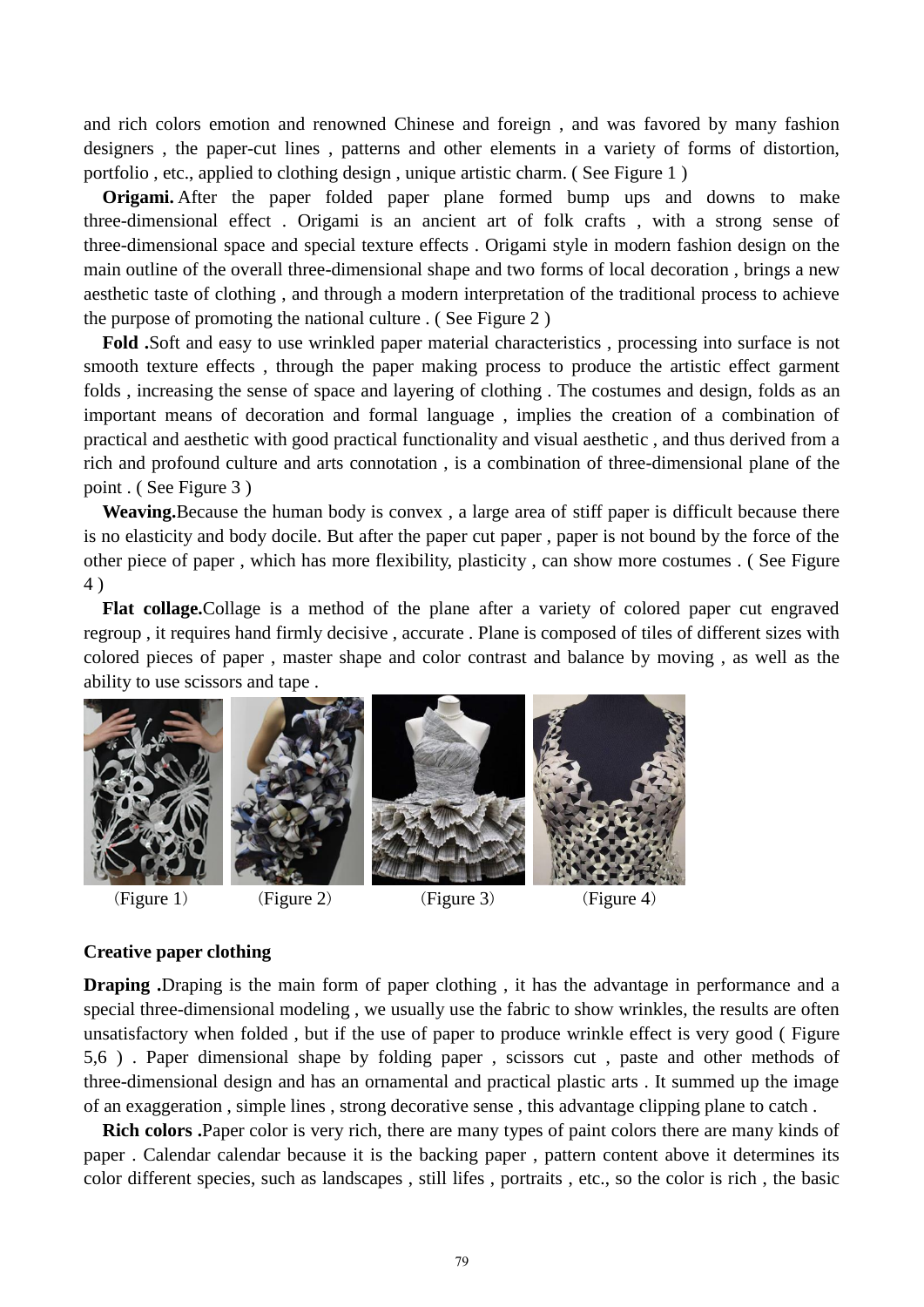color is yellow exposing colored kraft , wrapping paper and more is diverse , ever-changing background shading both have bright colors and elegant shading net surface , in addition to the effect of laser wrapping paper, you bring people to the science fiction era. In short nature of the colors are rich , the color of the paper is based on the extraction of natural colors , we can say inexhaustible.

**Peculiar texture.** So many kinds of paper texture of both rich and strange , a type of white wrapping paper such as cardboard, linerboard , kraft paper, corrugated paper, cardboard , brown paper , and so on . Printing paper such as coated paper, newsprint , newspapers and so on. Another industrial paper , office culture paper, tissue and specialty paper , such as decorative Watermark paper, pattern paper , and so on . Can directly use a lot of paper , some smooth as a mirror , and some hair shaggy , such as hemp and some rough , some smooth as silk. Also transform paper texture , texture and color can be made in different costumes .

#### **Paper materials apparel prospects**

In recent years , the paper clothing has appeared in various international fashion show . South Korea's Korean paper fashion show ( see Figure 7-8 ) , Fashion Association and other statewide organizations and enterprises have made great achievements in the design of paper material applications in the international apparel market successfully launched by the various types of clothing garments made of paper material . If designed as a disposable wearing it, low production costs , materials and production process of environmental recovery , to provide a modern choice. More and more people come to realize and accept paper fashion . There are currently a number of famous international fashion designers paper paper fashion, dress development, application and promotion to make a certain contribution. The paper industry is still nascent in this fashion , it will continue to grow, more people being studied , more people are wearing . The current global "respect for nature , green consumption ," the increasing demands of environmental protection , countries are actively developing, manufacturing conducive to environmental protection , beneficial to human health green clothing , limiting the development of high energy consumption, high pollution industry , the development of energy environmentally friendly industries. Paper clothing applications just follow environmental requirements, but also for the world to make its own contribution to the cause of environmental protection .



(Figure 5) (Figure 6) (Figure 7) (Figure 8)

### **References**

[1] Wu Liqun. Japan to develop textile paper line [J]. Tissue, 2003 (4): 47.

[2] Party Yuhong, Wang Zhijie, Lihong Kui. Textile and paper line of research paper [J]. China Pulp and Paper, 2006 (4): 56.